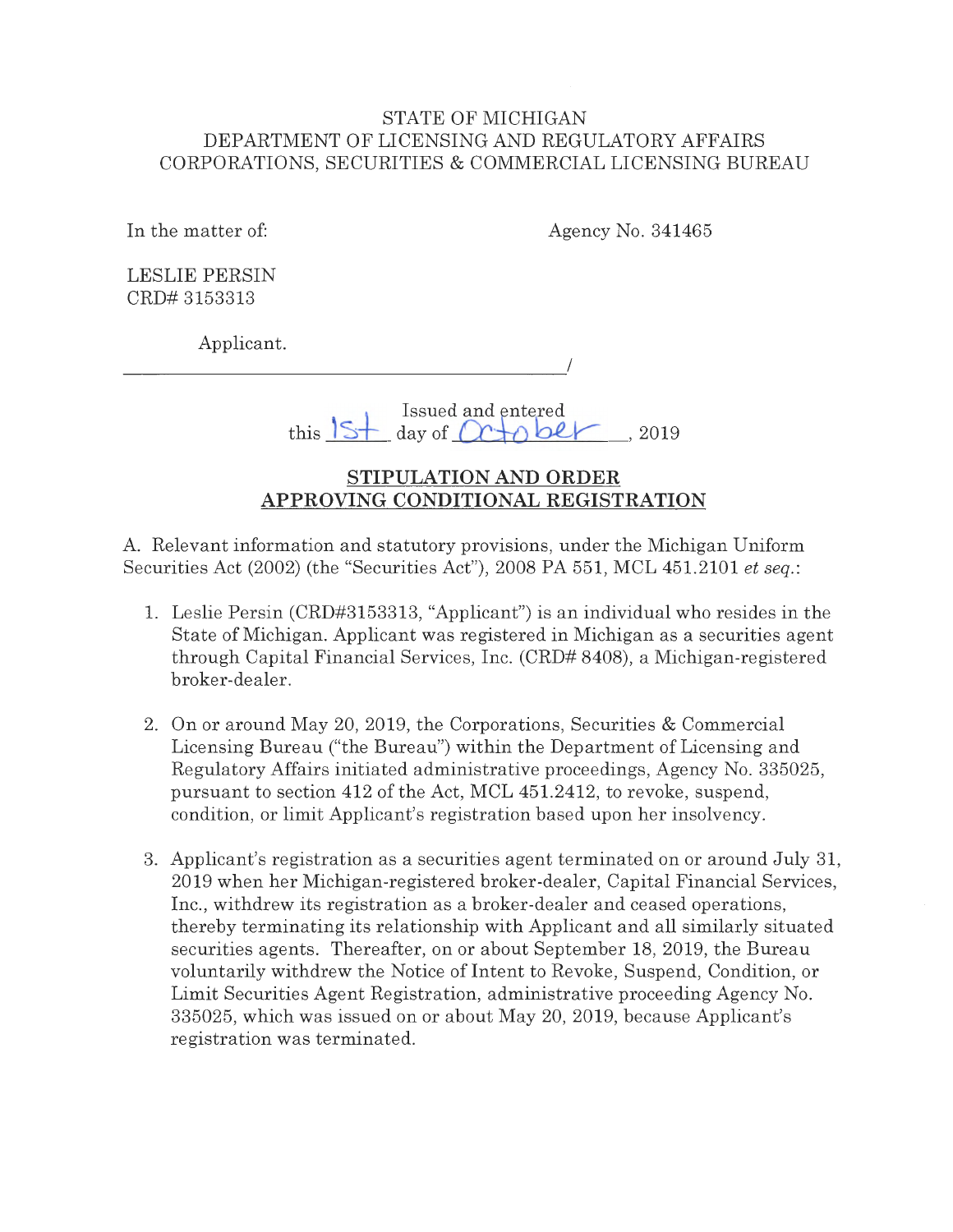- 4. On or about August 27, 2019, Applicant applied for registration as a securities agent in Michigan through Trustmont Financial Group, Inc. (CRD# 18312, "Trustmont"), a Michigan-registered broker-dealer. Applicant's application became complete on or about September 9, 2019.
- 5. In response to Applicant's September 9, 2019 application for registration as a securities agent, the Bureau issued a Notice of Intent to Deny, Condition, or Limit Securities Agent Registration (the "NOI") to Applicant pursuant to MCL 451.2412(2) and MCL 451.2412(6).
- 6. Applicant will be working at the following address:

Address: 1899 Orchard Lake Road Suite 204 Sylvan Lake, MI 48320

Telephone: (248) 872-6089 E-mail: Leslie@trustmontgroup.com

E-mail: ach@trustmontgroup.com.

7. Applicant will be supervised by the following Supervisor or Compliance Officer at Trustmont who works at the address indicated:

| Name:<br>Title: | Anthony (Tony) Hladek, CRD No. 2700432<br>Principal Operation Officer                    |
|-----------------|------------------------------------------------------------------------------------------|
| Address:        | 200 Brush Run Road, Suite A,<br>Scenic Drive Professional Center<br>Greensburg, PA 15601 |
|                 | Telephone: (724) 468-5665, ext 121                                                       |

8. Applicant neither admits nor denies the allegations in the NOI, and consents to entry of this Consent Order only for the purpose of resolving the NOI in an expeditious fashion that avoids the time and expense associated with an administrative proceeding and any appeals therefrom.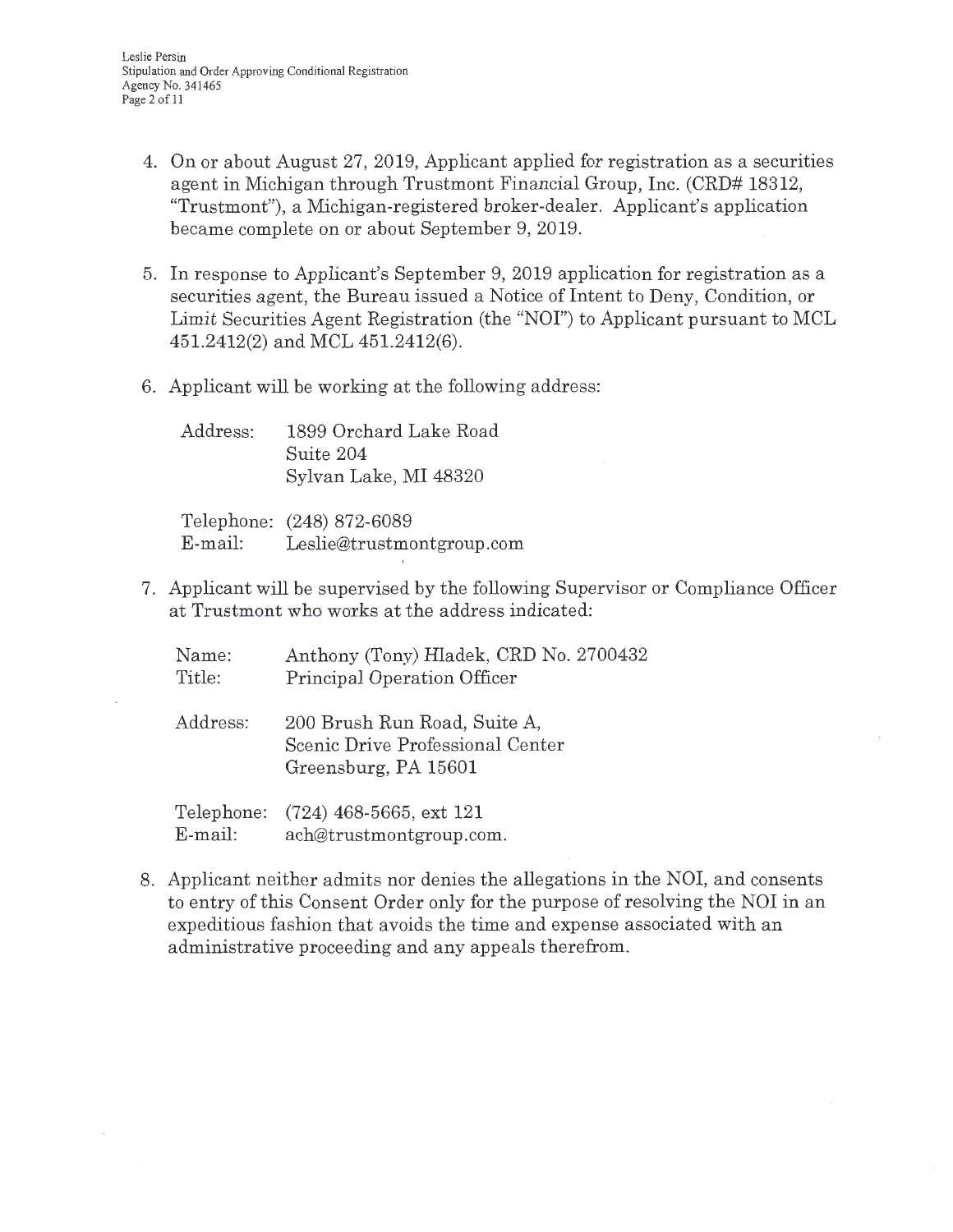Leslie Persin Stipulation and Order Approving Conditional Registration Agency No. 341465 Page 3 of 11

9. The Administrator and Applicant (collectively, "the Parties") have determined that: (a) protection of the investing public does not require additional disciplinary action if Applicant and Trustmont agree to registration subject to the terms and conditions specified in this Stipulation and Order; and (b) the conditional registration of Applicant pursuant to this Stipulation and Order is authorized by law and otherwise reasonable, appropriate, and in the public interest.

# B. STIPULATION

The Parties agree to this Stipulation enabling the Administrator to conditionally register Applicant as a securities agent subject to her compliance with the following conditions:

- 1. The Parties agree that, effective upon entry of the attached Order, the NOI is resolved without further action of the parties.
- 2. Following entry of the attached Order, the Bureau will file a Form U6 reflecting the Parties' resolution of Applicant's registration under this Stipulation and Order. In addition, the Bureau will update the Central Registration Depository (the "CRD") to reflect Applicant's registration as a securities agent as "APPROVED-RES [RESTRICTED]." This Stipulation and Order is a public record required to be published and made available to the public, consistent with section 11 of the Michigan Freedom of Information Act, MCL 15.241. The Bureau currently publishes copies of orders issued under the Act to the Bureau's website .
- 3. The Parties acknowledge that the compliance review and reporting requirements set forth below will be fulfilled by Trustmont, Applicant's current broker-dealer, so long as Applicant remains associated with Trustmont. If Applicant is no longer associated with Trustmont, and subject to Paragraph B.19, any subsequent broker-dealer with whom Applicant seeks to associate must: (a) agree to abide by the terms and conditions of this Stipulation and Order Approving Conditional Registration and (b) provide adequate assurances to the Bureau that the subsequent broker-dealer has the capacity and ability to comply with the terms and conditions of this Stipulation and order Approving Conditional Registration.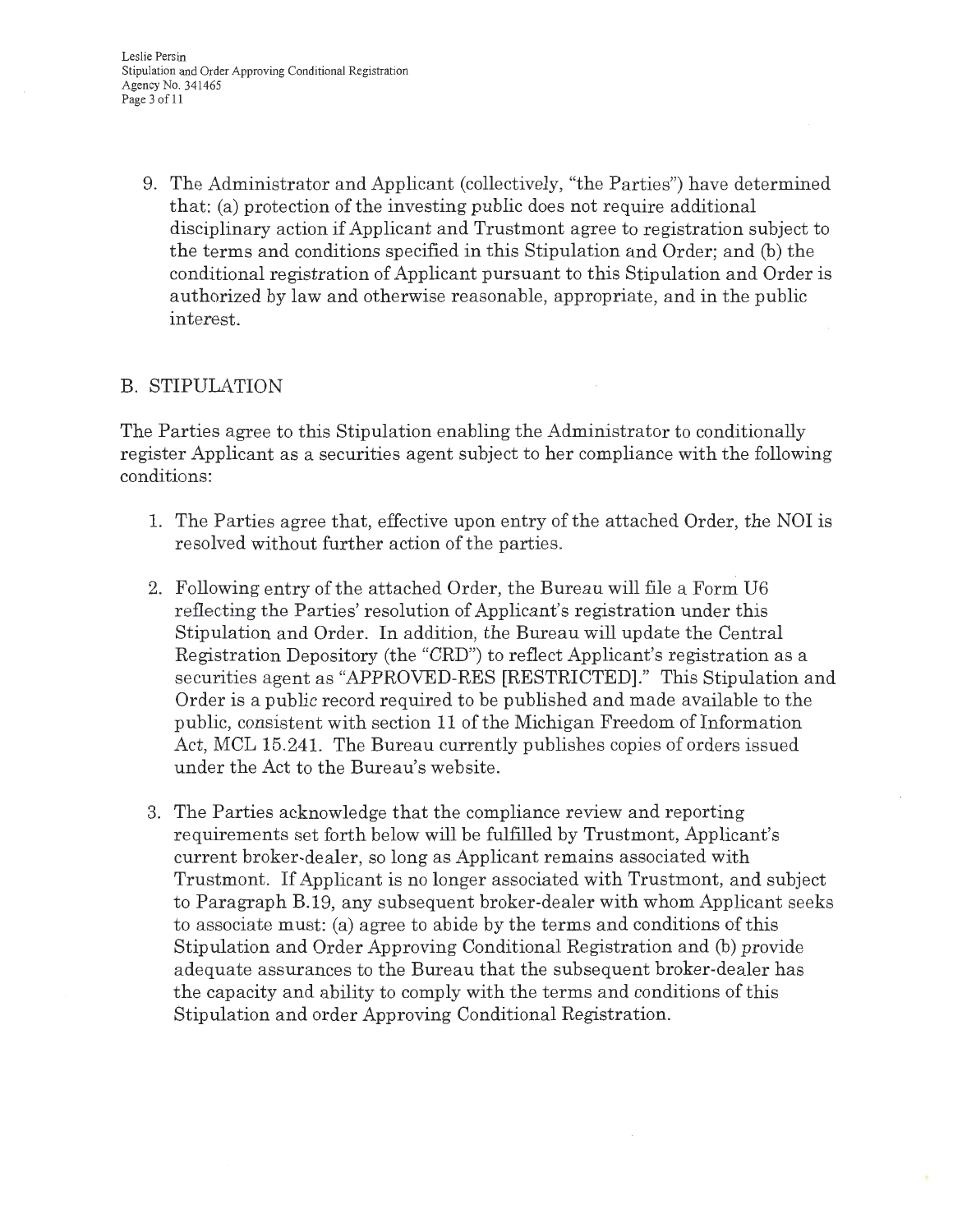Leslie Persin Stipulation and Order Approving Conditional Registration Agency No. 341465 Page 4 of 11

## **Compliance Review and Reporting**

- 4. As described further in paragraphs B.15 and B.16, Applicant agrees to prepare and submit quarterly compliance reports to her supervisor at Trustmont in the form attached as Exhibit A, which Trustmont will then review, certify, and maintain together with all additional information required by this Stipulation and Order. "Quarter" or "quarterly," for purposes of this paragraph and as used throughout this Stipulation and Order, means the periods from January 1 to March 31; April 1 to June 30; \_ July 1 to September 30; and October 1 to December 31.
- 5. Applicant's securities agent registration will remain conditional and subject to this Stipulation and Order, and Trustmont agrees to supervise Applicant under this Stipulation and Order, for a minimum period of one (1) year following the date that Trustmont provides evidence to the Bureau that Applicant's Total Assets exceed Total Liabilities or Current Assets exceed Current Liabilities as reflected in the Personal Balance Sheet and supporting documentation reviewed by with Trustmont ("Evidence of Solvency"), unless extended as described in this Stipulation and Order (the "Conditional Registration Term"). One year after Trustmont provides the Evidence of Solvency to the Bureau, Trustmont may submit a written request to the Bureau, at the address indicated in Paragraph B.5, that the conditions be lifted from Applicant's registration and providing a reasonable basis for the request. Trustmont's written request to lift Applicant's conditional registration must include: (a) originals of all quarterly compliance reports required under paragraphs B.3, B.15, and B.16; (b) a current personal balance sheet for Applicant and (c) any additional information specifically required by this Stipulation and Order. Applicant's registration will remain conditional, and the Conditional Registration Term continues, until the Administrator issues an order removing the conditions imposed by this Stipulation and Order after consideration of Trustmont's written request contemplated by this paragraph.
- 6. Any changes to Paragraphs A.6 or A.7 of this Stipulation and Order must be reported in writing to the Bureau within fifteen (15) days to the following address:

Corporations, Securities & Commercial Licensing Bureau Securities & Audit Division -- Final Order Monitoring P.O. Box 30018 Lansing, MI 48909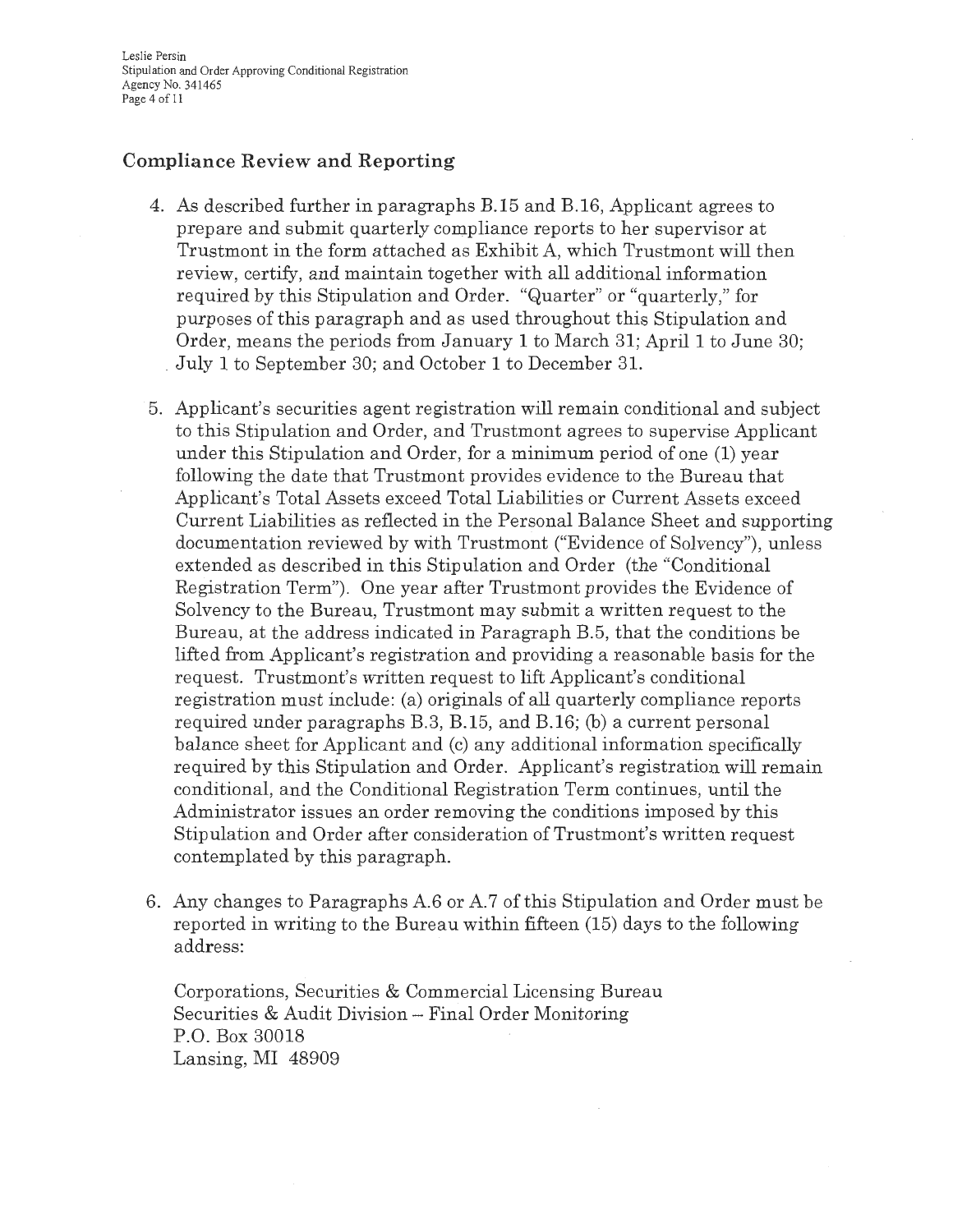Leslie Persin Stipulation and Order Approving Conditional Registration Agency No. 341465 Page 5 of 11

- 7. Applicant must separately report to the Bureau any: (a) customer complaints (written or verbal); (b) disciplinary actions; and (c) other changes to Applicant's answers to the Disclosure Questions on the Form U4 (a "Reportable Event") that arise during the Conditional Registration Term, regardless of whether Applicant is required to report this information on the Form U4, within twenty-one (21) days after receipt of the information. Reporting this information on the CRD system alone will not satisfy this requirement. Applicant must also supply the Bureau a copy of her revised Form(s) U4 upon its filing through the CRD. These items must be reported to the Bureau in writing directly at the address indicated in Paragraph B.6 and must include the following information regarding each customer complaint or Reportable Event:
	- <sup>a</sup> . A summary of the Reportable Event including supporting documentation.
	- b. If related to a customer complaint, include:
		- 1. Client name, address, telephone number and e-mail address, if any.
		- **ii. A copy of any written complaint.**
		- iii. A written summary of any verbal complaint or other Reportable Event.
		- iv. Current status of the complaint or other Reportable Event, including the resolution, if any.
- 8. Applicant and Trustmont acknowledge that a new complaint or other reportable item may extend the supervisory period.
- 9. All new accounts for Applicant's Michigan customers will be reviewed and approved by Trustmont before the execution of the initial transaction(s) in any new accounts.
- 10.All transactions for customer accounts will be reviewed and approved by Trustmont within 24 hours of execution.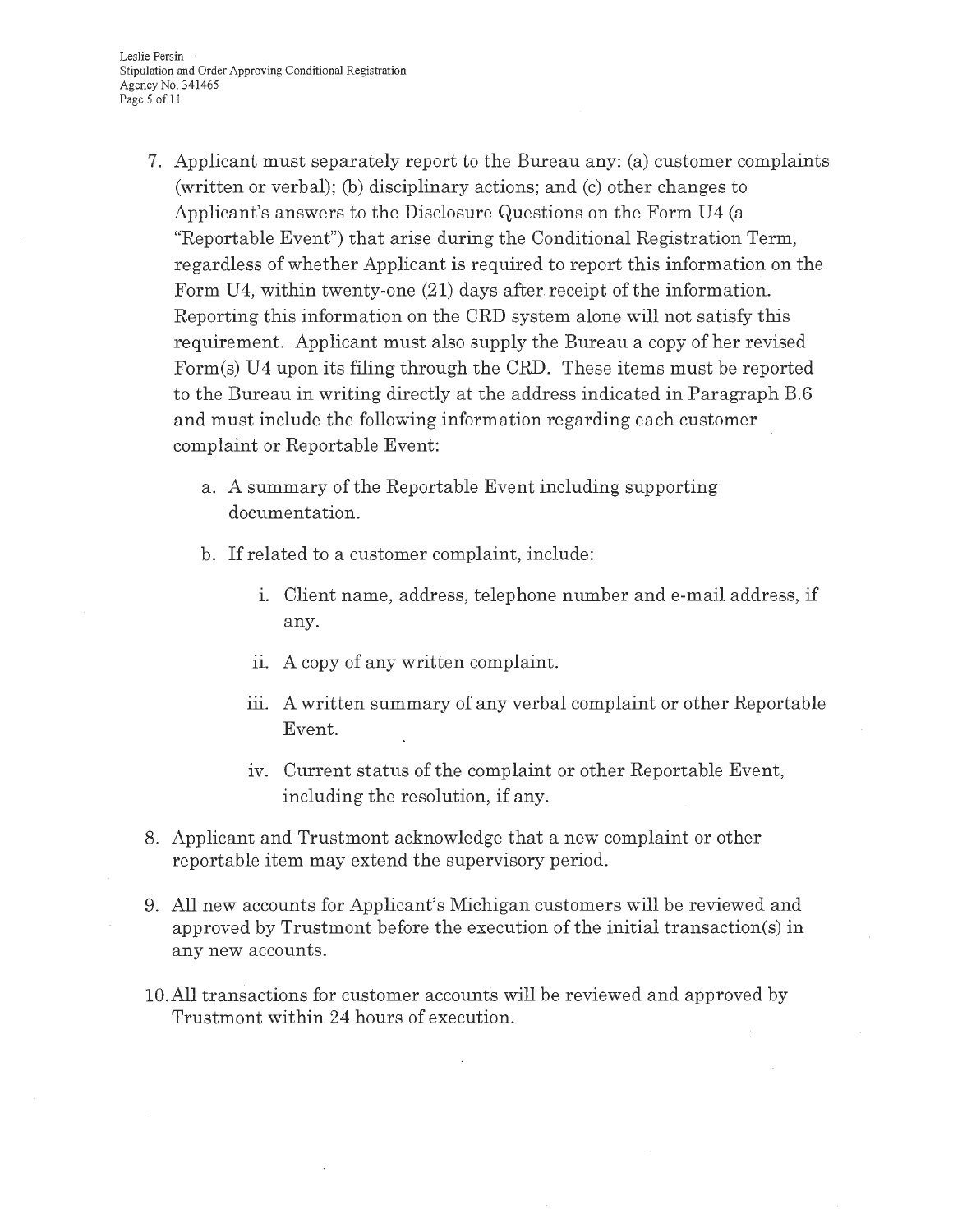- 11.All correspondence, including, without limitation, electronic communications, U.S. mail, facsimiles, etc., both incoming and outgoing, shall be reviewed by Applicant's supervisor or Trustmont's compliance department on no less than a monthly basis. Trustmont will maintain written evidence of review (e.g. , Supervisor or Compliance Officer's initials written on all correspondence). This review may be performed through an automated message review program.
- 12.All advertising, sales literature, and other solicitation material given or sent by Applicant to any customer or potential customer shall be approved by Applicant's supervisor or Trustmont's compliance department before use .
- 13. Trustmont will hold a quarterly review meeting with Applicant regarding her activities and the status of any current disciplinary actions.
- 14. Every six months, Trustmont will review Applicant's financial situation, including reviewing Applicant's current credit report and personal balance sheet.
- 15.In conjunction with reviewing and certifying Applicant's quarterly compliance reports during the Conditional Registration Term, Trustmont will also conduct a monthly review with Applicant regarding Applicant's activities and the status of any current disciplinary actions. Trustmont's monthly review with Applicant will further assess Applicant's Michigan customer accounts for compliance with this Stipulation and Order and the Act. The monthly review requirement under this paragraph begins immediately on the date that the attached Order is entered, and the reviews must be completed within fourteen (14) calendar days after the final day of each month.
- 16. Within fourteen (14) calendar days after the final day of each quarter, Applicant agrees to prepare and submit to her supervisor at Trustmont a quarterly compliance report in the form attached as Exhibit A. Within fourteen (14) calendar days after receiving Applicant's quarterly compliance report, Trustmont agrees to certify in writing, after diligent review, including following all of the steps outlined in this Order, that it is not aware of any violations of the Order or the Act. The report and certification must be maintained by Trustmont. The reporting period for the first quarterly compliance report begins immediately on the date that the attached Order is entered and ends on the final day of that quarter. The reporting period for subsequent quarterly compliance reports begins on the first day and ends on the final day of the next applicable quarter.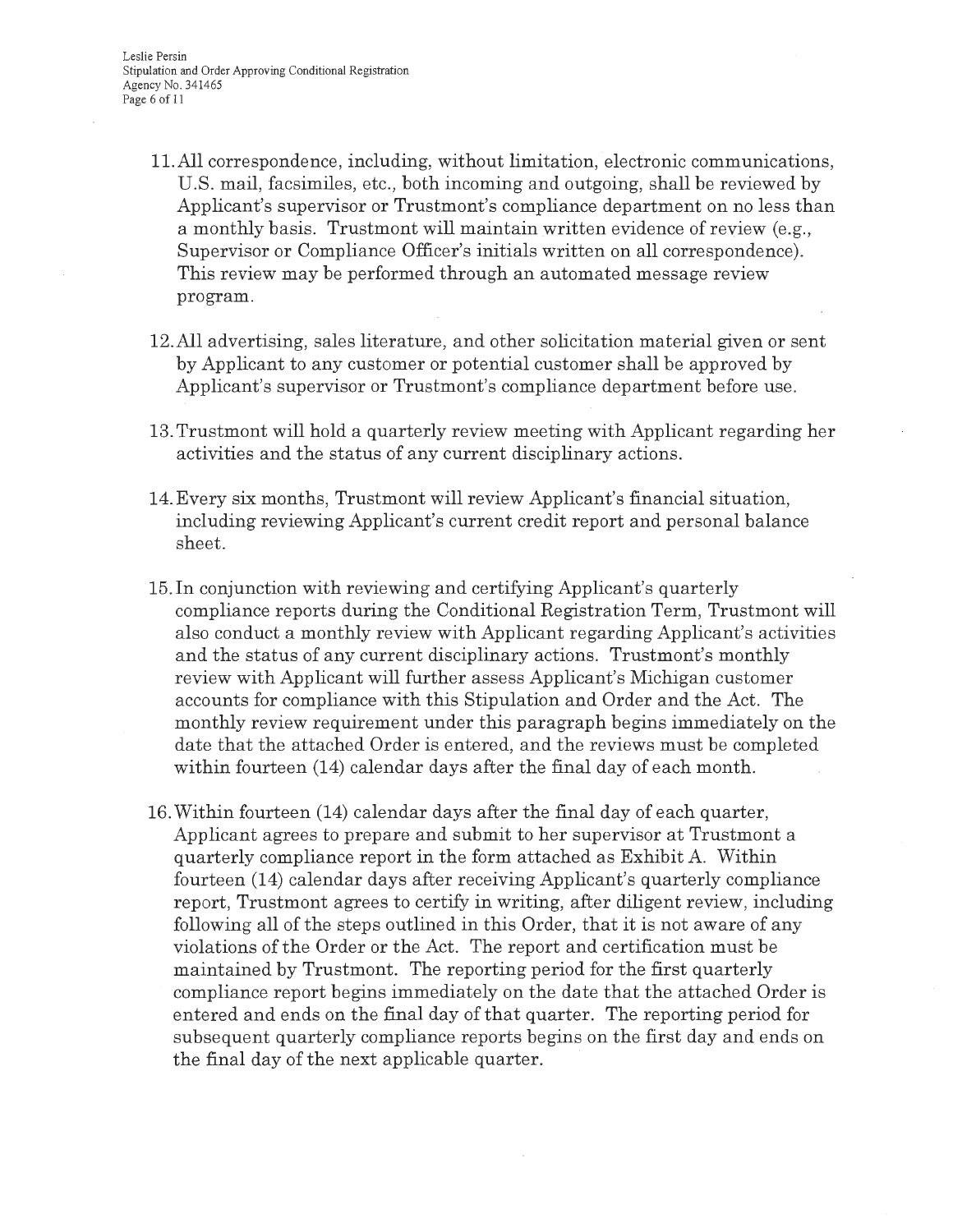Leslie Persin Stipulation and Order Approving Conditional Registration Agency No. 341465 Page 7 of 11

- 17. Trustmont is not required to submit Applicant's quarterly compliance reports to the Bureau on a periodic basis. However, Trustmont must maintain all quarterly compliance reports and certifications and provide them to the Bureau: (a) to support a request to lift Applicant's conditional registration as provided in Paragraph B.5 of this Stipulation and Order and (b) upon request by the Department within ten (10) calendar days of the request.
- 18. If any monthly review or quarterly compliance report reveals that Applicant is not in compliance with this Stipulation and Order or the Act, then Trustmont must immediately report the non-compliance to the Bureau in writing at the address indicated in Paragraph B.56.
- 19. Trustmont will not transfer the registration of Applicant to another brokerdealer, pursuant to a mass transfer, without prior approval of the Bureau while this Stipulation and Order is in effect. The Bureau will not withhold approval to transfer Applicant's registration pursuant to a mass transfer except for good cause. Good cause may include a successor broker-dealer's refusal to abide by the terms of this Conditional Registration.

### **Additional Provisions**

- , 20.Applicant and Trustmont will fully cooperate with the Bureau in any investigation, audit, or examination relating to Registrant's activities.
- 21. The Parties agree that this Consent Order is a public record required to be published and made available to the public, consistent with section 11 of the Michigan Freedom of Information Act, MCL 15.241. The Bureau currently publishes copies of orders issued under the Securities Act to the Bureau's website and includes a summary of order content in monthly disciplinary action reports separately published on its website.
- 22.Applicant and Trustmont acknowledge and agree that upon their failure to comply with any requirements imposed by this Stipulation and Order, the Administrator is entitled to and may immediately: (a) suspend all registrations held by Applicant under the Act; (b) deny any renewal registrations submitted by her; and (c) deny any future applications for registration submitted by her. A summary suspension under this paragraph is effective upon written notice to Applicant given by the Administrator or her designee. In the event of such suspension, Applicant will have the right to a hearing pursuant to the section 412(6) of the Securities Act, MCL 451.2412(6). Applicant and Trustmont further acknowledge and agree that the Administrator may pursue any other available contractual,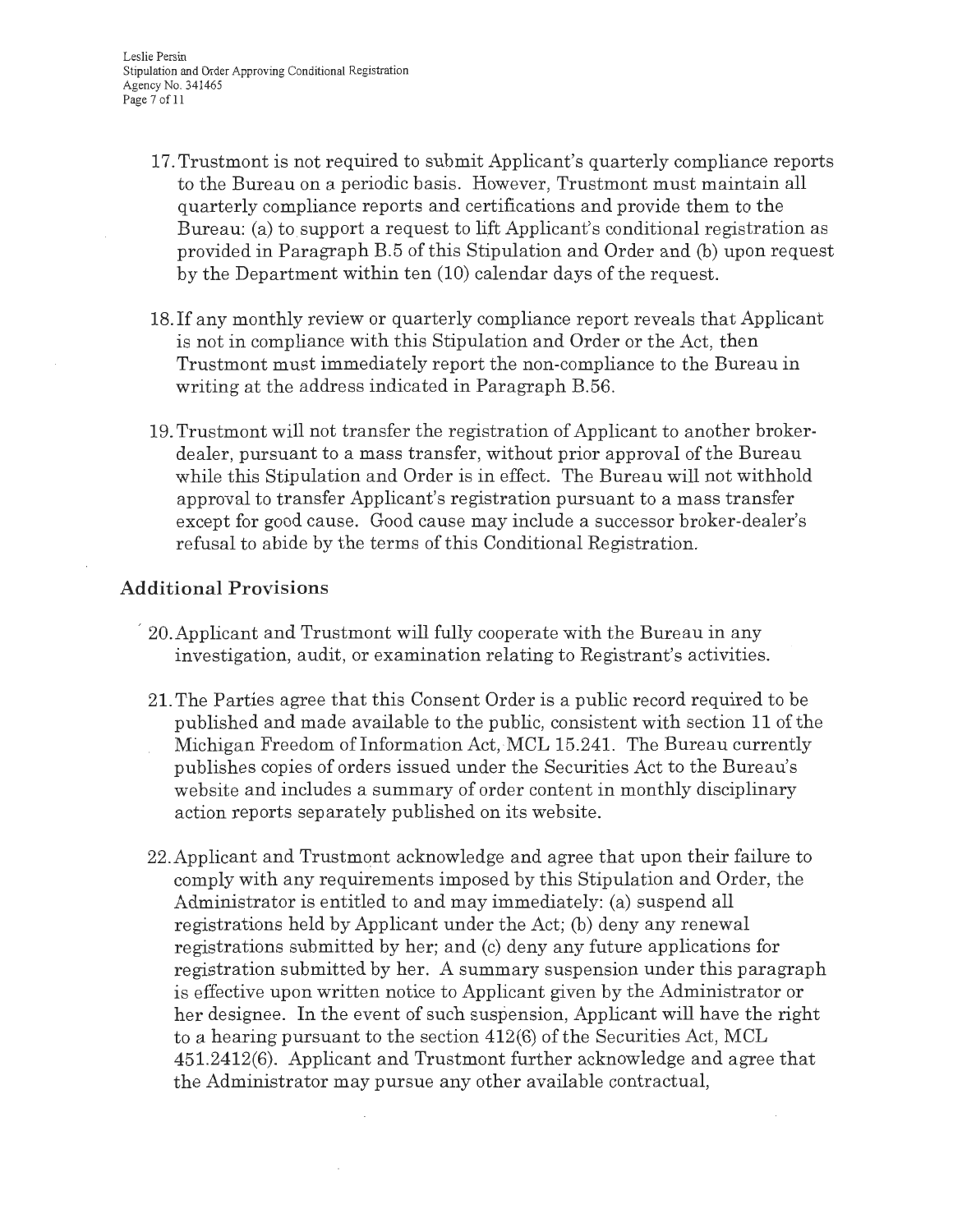administrative, or judicial remedies to enforce this Stipulation and Order. Applicant may voluntarily surrender or withdraw a registration under the Act; however, such surrender or withdrawal will not negate the previously mentioned actions against the relevant registration or additional disciplinary proceedings if a violation of this Stipulation and Order or the Act occurred.

- 23.Applicant further acknowledges and agrees that: (a) the Administrator has jurisdiction and authority to enter the attached Order; (b) the attached Order may be entered without any further notice to Applicant; and (c) upon entry of the attached Order, it is final and binding, and Applicant waives any right to a hearing that exists under the Act, the rules promulgated under the Act or the predecessor Act, the Administrative Procedures Act of 1969, 1969 PA 306, MCL 24.201 *et seq.,* or other applicable law.
- 24. The Parties acknowledge and agree that this Stipulation and Order contains the entire understanding of the Parties and supersedes and forever terminates all prior and contemporaneous representations, promises, agreements, understandings, and negotiations, whether oral or written, with respect to its subject matter. The Parties further agree that this Stipulation and Order may only be amended, modified, or supplemented by a duly executed writing signed by each party and approved by Order of the Administrator.
- 25. The Parties acknowledge and represent that: (a) each party has read this Stipulation and Order in its entirety and fully understands all of its terms, conditions, ramifications, and consequences; (b) each party unconditionally consents to the terms of this Stipulation and Order; (c) each party has consulted with or had ample opportunity to consult with legal counsel of his, her, or its choosing prior to executing this Stipulation; (d) each party has freely and voluntarily signed this Stipulation; and (e) the consideration received by each party as described in this Stipulation and Order is adequate.
- 26. The Parties agree that they may execute this Stipulation in any number of counterparts, each of which shall be deemed an original hereof, but which together shall constitute one and the same instrument and agreement, and that facsimile or electronically-transmitted signatures may be attached to this Stipulation and shall be binding on such party as an original signature.
- 27. The Parties agree that facsimile or electronically transmitted signatures may be submitted in connection with this Consent Order and are binding on that party to the same extent as an original signature.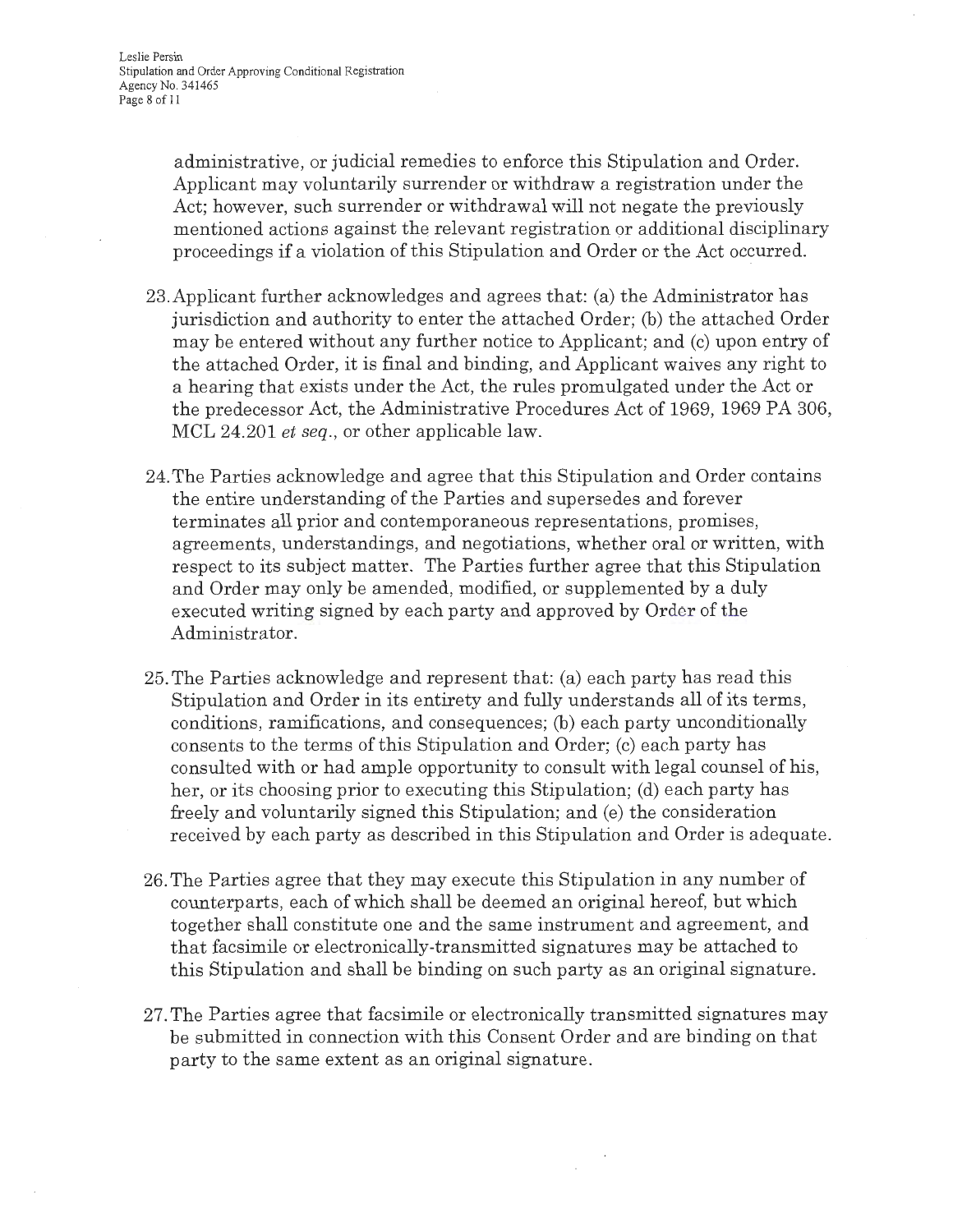Leslie Persin Stipulation and Order Approving Conditional Registration Agency No. 341465 Page 9 of 11

28. The signatories to this Stipulation below represent and warrant that they have the legal capacity and authority to enter into this Stipulation on behalf of the named Parties and to bind the named Parties to the terms and conditions contained herein.

 $\hat{\boldsymbol{\beta}}$ 

 $\bar{\nu}$ 

 $\overline{\phantom{a}}$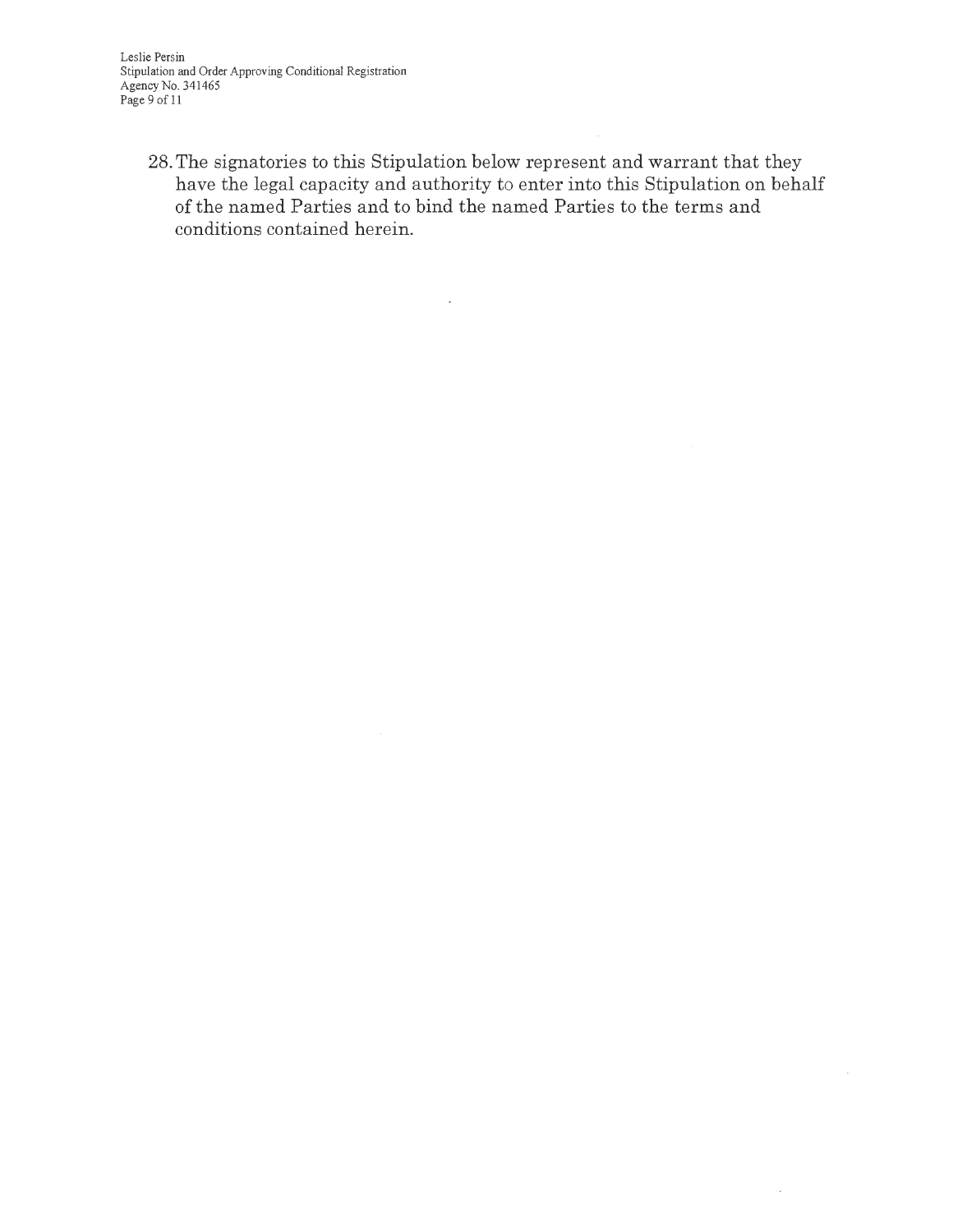Leslie Persih Stipulation and Order Approving Conditional Registration Agency No. 341465 Page 10 of 11

Through their signatures, the Bureau, Applicant, and Trustmont agree to comply to the above terms and conditions.

Dated:  $\frac{q}{z}$  | 7 | Signed:

Leslie Persin, Applicant

Dated:  $\frac{q}{z}b|q$  Signed:

 $LCH$ Anthony Hladek

Principal Operation Officer Trustmont Financial Group, Inc.

Approved by:

Signed:

Dated:

Timothy L. Teague Securities & Audit Division Director Corporations, Securities, & Commercial Licensing Bureau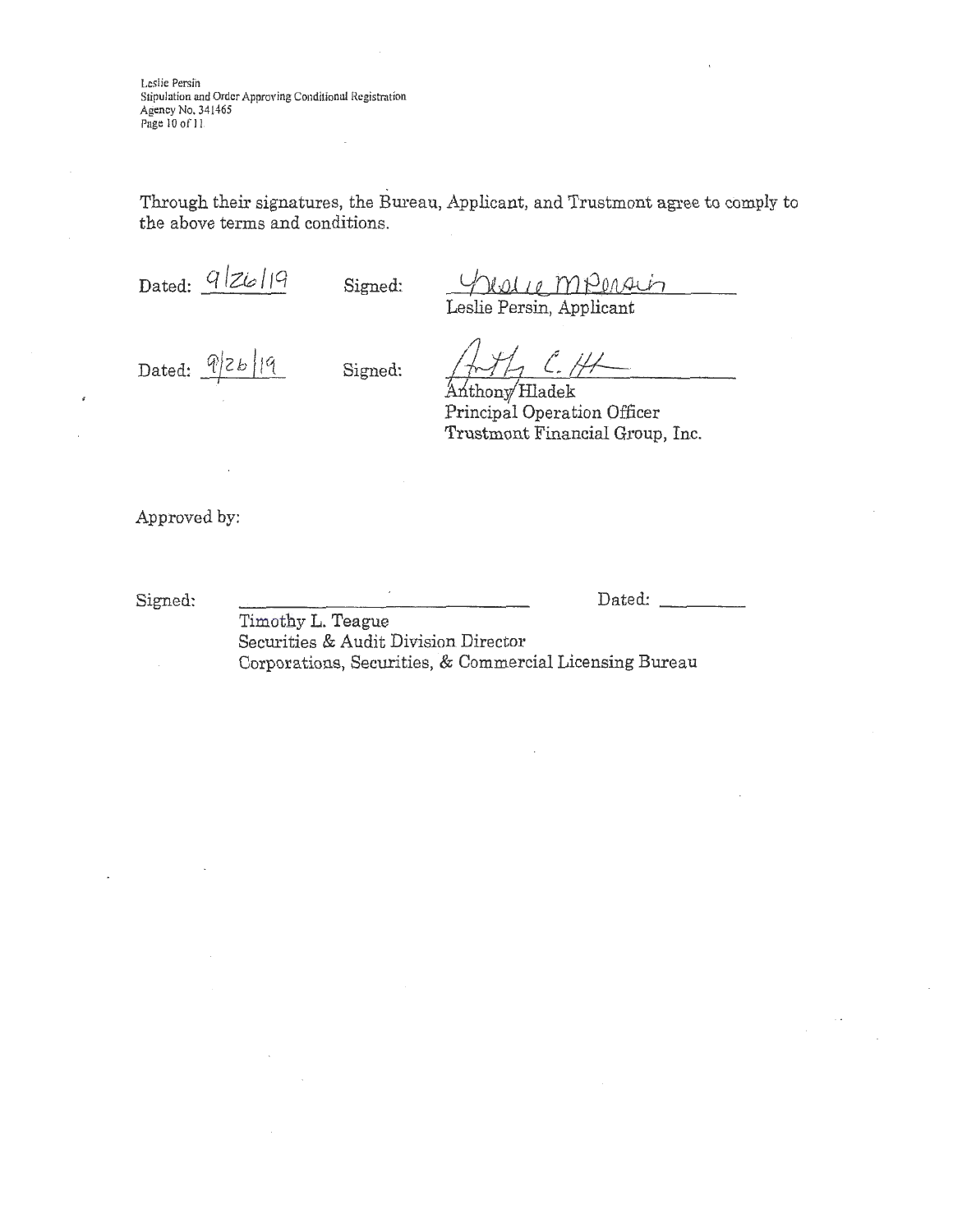Through their signatures, the Bureau, Applicant, and Trustmont agree to comply to the above terms and conditions.

Dated: Signed:

Leslie Persin, Applicant

Dated: Signed:

Anthony Hladek Principal Operation Officer Trustmont Financial Group, Inc.

Approved by:

Signed:

eague Timothy  $L/T$ eague

Dated: 9.27.19

Securities & Audit Division Director Corporations, Securities, & Commercial Licensing Bureau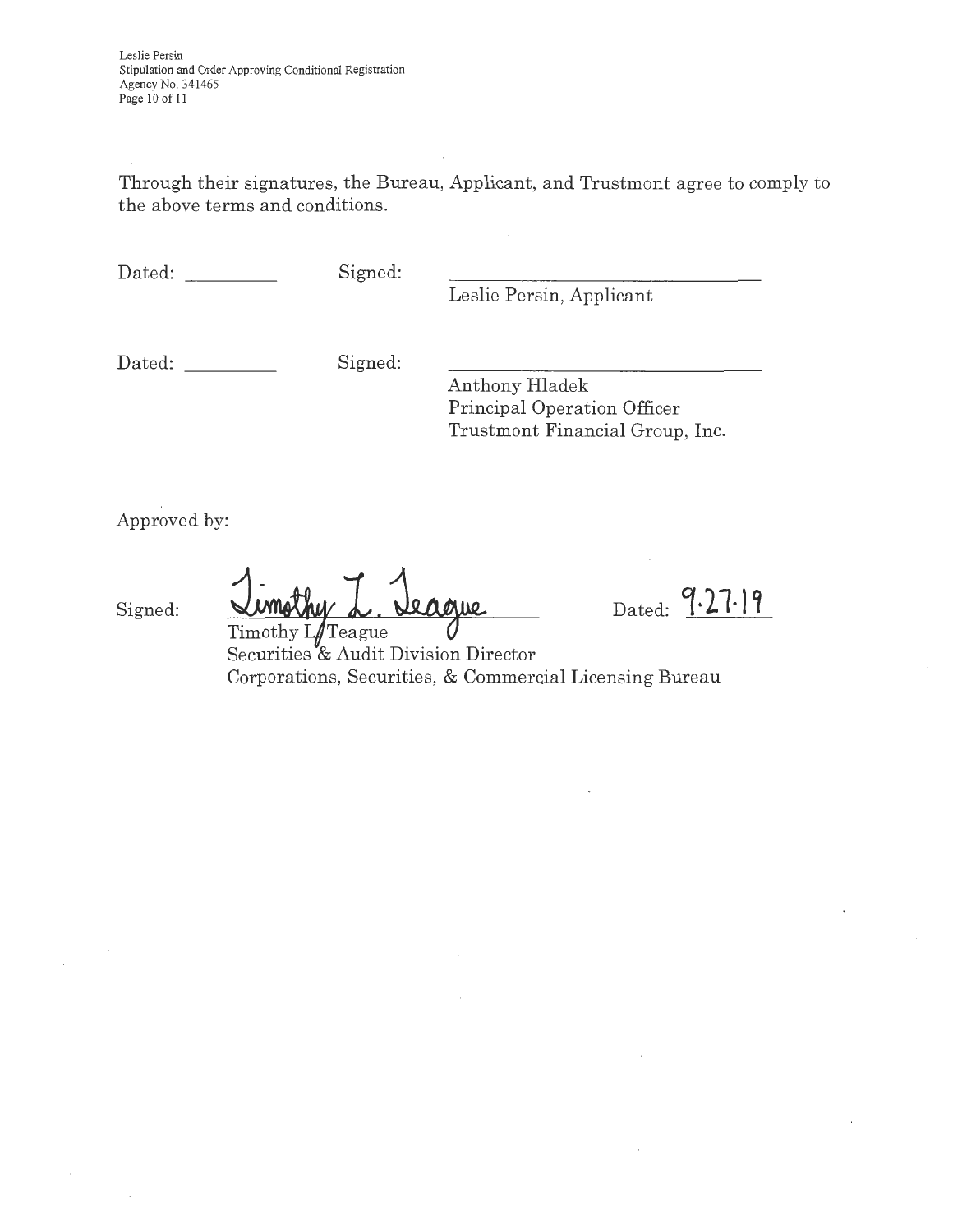Leslie Persin Stipulation and Order Approving Conditional Registration Agency No. 341465 Page 11 of 11

C. ORDER

NOW, THEREFORE, the Administrator ORDERS:

In accordance with the foregoing fully executed stipulation, registrant Leslie

Persin's securities agent registration is conditionally approved.

Julia Dale, Administrator and Director Corporations, Securities & Complercial Licensing Bureau

Date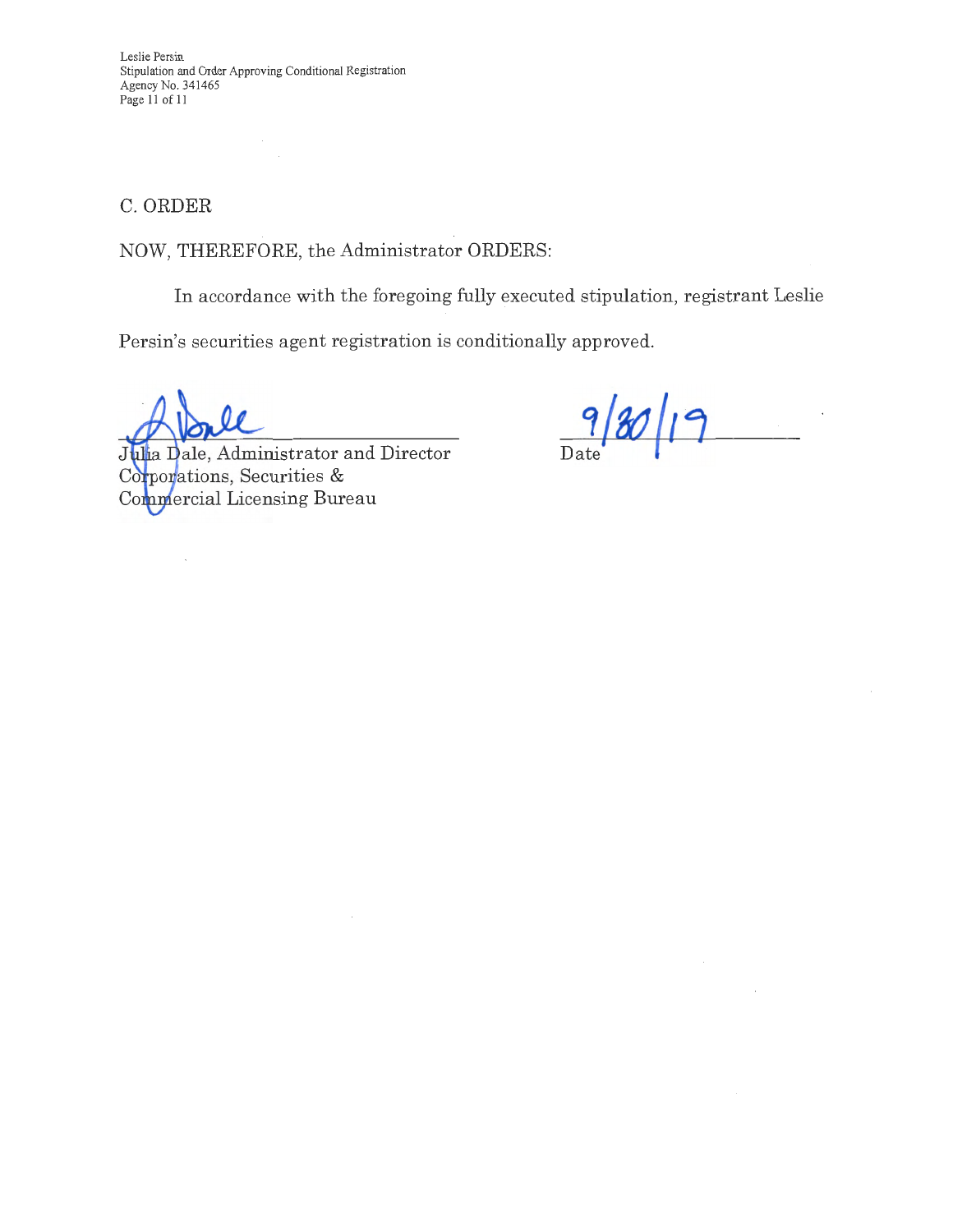#### **STATE OF MICHIGAN DEPARTMENT OF LICENSING AND REGULATORY AFFAIRS CORPORATIONS, SECURITIES & COMMERCIAL LICENSING BUREAU**

In the matter of:

Agency No. 341465

LESLIE PERSIN CRD# 3153313

Applicant.

I  $\mathcal{A}$   $\mathcal{L}$  Issued and entered  $\mathcal{A}$ This  $\frac{1}{1}$  day of  $\frac{1}{2}$ ,  $\frac{1}{2019}$ , 2019

### **NOTICE OF INTENT TO DENY, CONDITION, OR LIMIT SECURITIES AGENT REGISTRATION**

#### **I. RELEVANT FACTS AND APPLICABLE LAW.**

Relevant information and statutory provisions, under the Michigan Uniform Securities Act (2002), 2008 PA 551, as amended, MCL 451.2101 *et seq* (the "Securities Act"):

- 1. Leslie Persin (CRD#3153313, "Applicant") is an individual who resides in the State of Michigan. Applicant was registered in Michigan as a securities agent through Capital Financial Services, Inc. (CRD# 8408), a Michigan-registered broker-dealer, until the broker-dealer sold its business and terminated registrations of Applicant and other similarly situated agents of the broker-dealer. Applicant applied for registration as an agent of Trustmont Financial Services, Inc. (CRD# 18312, "Trustmont") on or around August 27, 2019; the application became complete on or around September 9, 2019.
- 2. The Corporations, Securities & Commercial Licensing Bureau ("the Bureau") within the Department of Licensing and Regulatory Affairs requested, and Applicant provided a personal balance sheet in connection with the application. The balance sheet submitted by Applicant shows that her liabilities exceed her assets. The Director of the Bureau, who is the Administrator of the Securities Act ("Administrator"), finds that Applicant is insolvent because her liabilities exceed her assets.
- 3. The Administrator has reviewed materials regarding Applicant's financial condition as it relates to her application for registration as an agent under the Securities Act. The Administrator has determined that it is authorized, appropriate, and in the public interest to deny, condition, or limit Applicant's securities agent registration.
- 4. Section 412(1) of the Securities Act, MCL 451.2412(1 ), states in relevant part:

If the administrator finds that the order is in the public interest and subsection  $(4)$ authorizes the action, an order under this act may deny an application or condition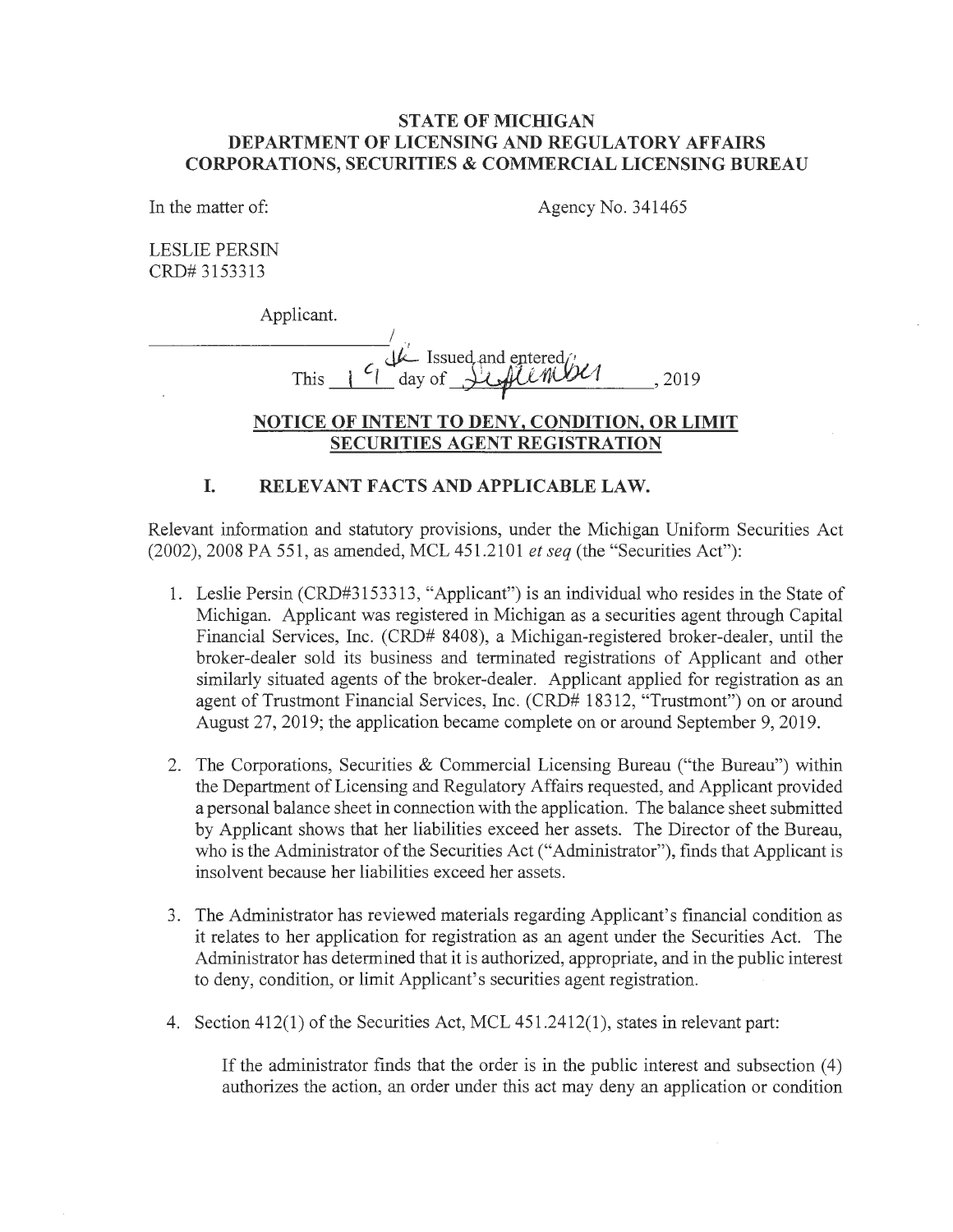or limit registration of an applicant to be a broker-dealer, agent, investment adviser, or investment adviser representative and, if the applicant is a broker-dealer or investment adviser, of a partner, officer, or director, or a person having a similar status or performing similar functions, or any person directly or indirectly in control of the broker-dealer or investment adviser.

5. Section 412(4) of the Securities Act, MCL 451.2412(4) states in relevant part:

 $(4)$  A person may be disciplined under subsections  $(1)$  to  $(3)$  if any of the following apply to the person:

\*\*\*

(g) The person is insolvent, either because the person's liabilities exceed the person's assets or because the person cannot meet the person's obligations as they mature. The administrator shall not enter an order against an applicant or registrant under this subdivision without a finding of insolvency as to the applicant or registrant...

6. Section 412(6) of the Securities Act, MCL 451.2412(6), states:

(6) The administrator may suspend or deny an application summarily, restrict, condition, limit, or suspend a registration, or censure, bar, or impose a civil fine on a registrant pending final determination of an administrative proceeding. On the issuance of the order, the administrator shall promptly notify each person subject to the order that the order has been issued, the reasons for the action, and that, within 15 days after the receipt of a request in a record from the person, the matter will be scheduled for a hearing. If a hearing is not requested by a person subject to the order or is not ordered by the administrator within 30 days after the date of service of the order, the order is final. If a hearing is requested or ordered, the administrator, after notice of and opportunity for hearing to each person subject to the order, may modify or vacate the order or extend the order until final determination.

7. The Administrator may deny, condition, or limit Applicant's securities agent registration pursuant to section 412(1) of the Securities Act, MCL 451.2412(1), because it is in the public interest, and because Applicant is insolvent in that her liabilities exceed her assets, giving the Administrator cause to issue an order under sections 412(1) and  $412(4)(g)$  of the Securities Act, MCL  $451.2412(1)$  and MCL  $451.2412(4)(g)$ .

## **II. ORDER.**

The Administrator finds that this ORDER is authorized, appropriate, and in the public interest based on the above-cited facts and law.

IT IS ORDERED as follows:

Leslie Persin, CRD# 3153313 NOI to Deny, Condition, or Limit Registration File No. 341465 Page 2 of 3